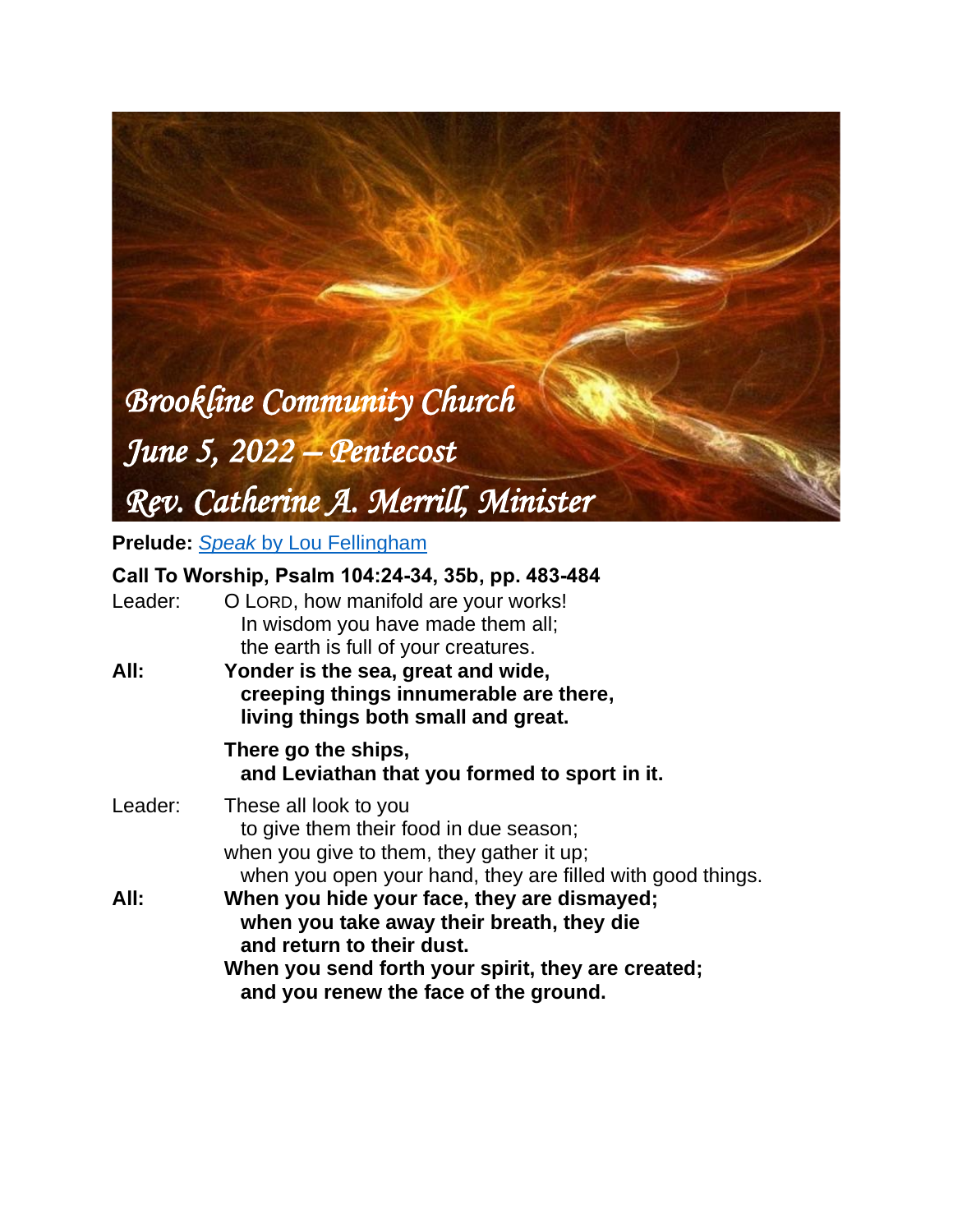| Leader: | May the glory of the LORD endure for ever;<br>may the LORD rejoice in his works- |  |
|---------|----------------------------------------------------------------------------------|--|
|         | who looks on the earth and it trembles,                                          |  |
|         | who touches the mountains and they smoke.                                        |  |
| All:    | I will sing to the LORD as long as I live;                                       |  |
|         | I will sing praise to my God while I have being.                                 |  |
|         | May my meditation be pleasing to him,                                            |  |
|         | for I rejoice in the LORD.                                                       |  |
| Leader: | Bless the LORD, O my soul.                                                       |  |
| All:    | <b>Praise the LORD!</b>                                                          |  |

## **Hymn:** *This is My [Father's](https://www.youtube.com/watch?v=N5rZx-iogyg) World* **by Amy Grant**

This is my father's world And to my listening ears All nature sings, and round me rings The music of the spheres

This is my father's world The birds their carols raise The morning light, the lily white Declare their maker's praise

This is my father's world I rest me in the thought Of rocks and trees, of skies and seas His hand the wonders wrought

This is my father's world Oh, let me never forget That though the wrong seems oft so strong God is the ruler yet

This is my father's world Why should my heart be sad? The Lord is king, let the heavens ring God reigns, let the earth be glad

This is my father's world He shines in all that's fair In the rustling grass, I hear him pass He speaks to me everywhere

In the rustling grass, I hear him pass He speaks to me everywhere

## **Children's Message: Where do we see the Holy Spirit?**

# **Hymn:** *Blowing Wind And [Tongues](https://www.youtube.com/watch?v=CBQyw_1Wc_A) Of Flame* **by Bob Hartman and Sam [Hargreaves](https://www.youtube.com/watch?v=CBQyw_1Wc_A)**

## **A Prayer of Joys and Concerns:**

## **Let us recite the Lord's Prayer together:**

Our Father who art in heaven hallowed be thy name. Thy kingdom come, thy will be done, on earth as it is in heaven. Give us this day our daily bread, and forgive us our trespasses, as we forgive those who trespass against us. And lead us not into temptation, but deliver us from evil, for thine is the kingdom, and the power, and the glory forever. Amen.

[For next week, please feel free to send me your joys & concerns and I'll include them in our prayers: [minister@bccnh.org](mailto:minister@bccnh.org) or call/text (857) 259-7269.]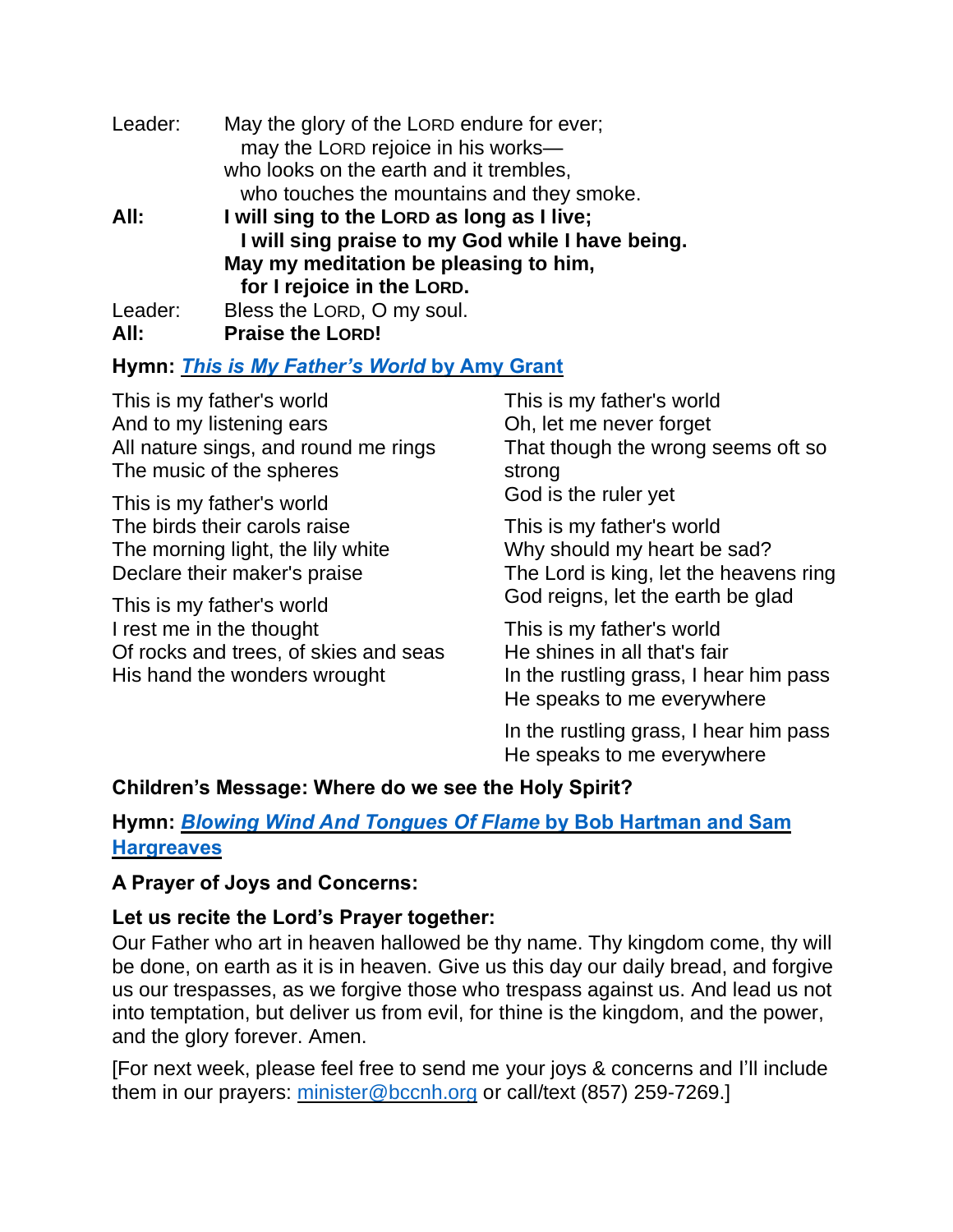# **Celebration of Holy Communion<sup>1</sup> Invitation to Communion**

Come to the table, knowing that Pentecost will always mean heading out from the safe upper room

to a crowd of strangers,

from a church birthday cake faith with slices reserved for only us, to a red balloon gospel rising from the Christ's Cup to escape our tight fists, and float into all the world,

and from the received wisdom of those in the responsible years between thirty-two and sixty to the excited ideas of teenagers, who may be wrong, and the fractured wisdom of elders with memories leaking everything but love.

Come to this table, with familiar holy bread and unfamiliar words.

# **Words of Remembrance**

We remember the ministry of Jesus of Nazareth, who invited children to come to him, suggested children as model for faithful living, and called out against those who put stumbling blocks in the path of one child's life.

We remember that Jesus called those who gathered in the Upper Room, "children," and fed them bread of hope and cup of blessing, so they would remember the loss of God's Child and all God's children, and the promise to live again.

<sup>1</sup> The communion liturgy was inspired by Maren Tirabassi's "Holy Communion Liturgy for June 5, 2022," Gifts in Open Hands Blog, posted May 26, 2022, <https://giftsinopenhands.wordpress.com/2022/05/26/holy-communion-for-pentecost-june-5-2022/> (accessed May 30, 2022).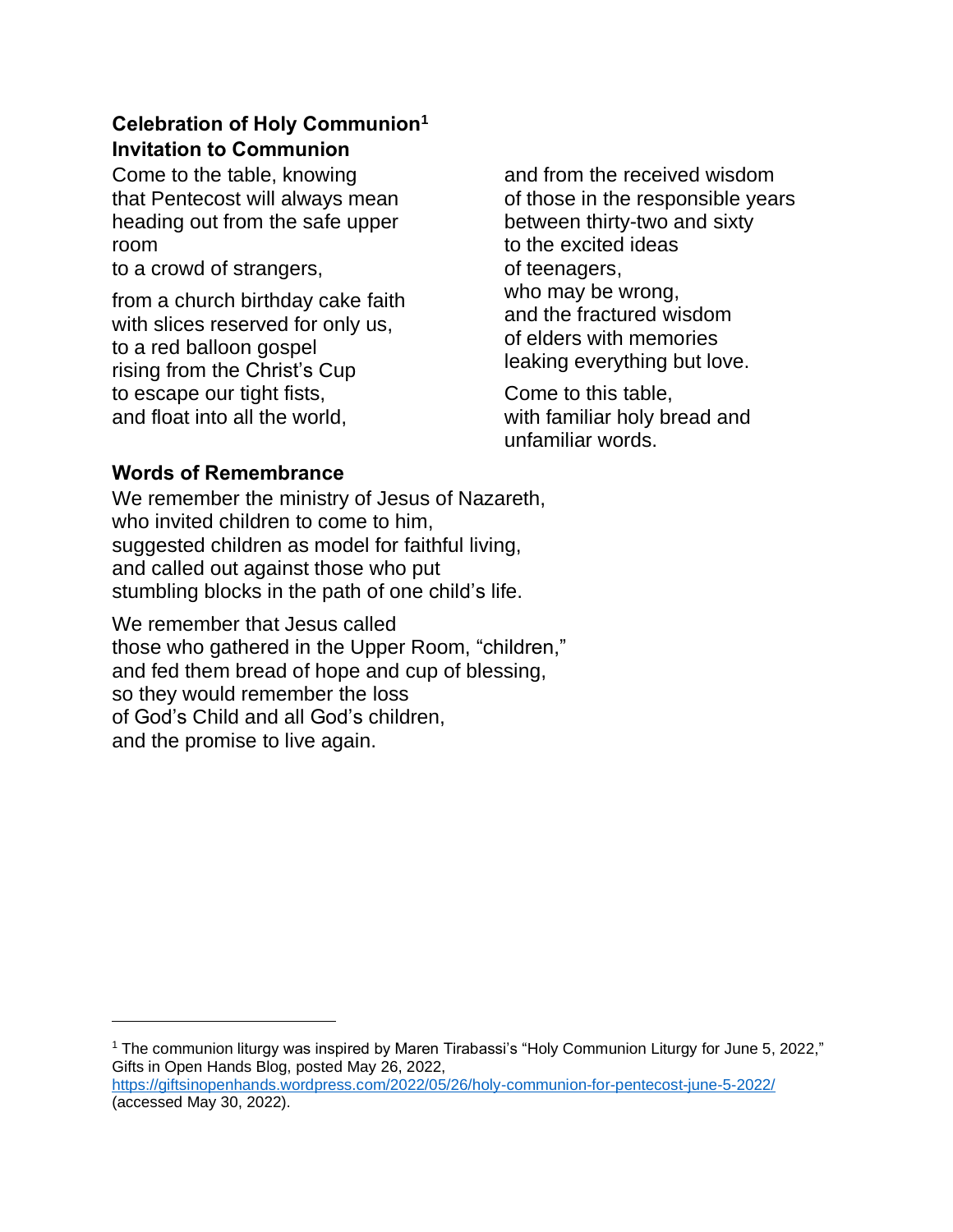# **Prayer of Consecration**

We Are the Body of Christ dispersed and gathered, with different words but one heart, which is always true though we do not always recognize it.

*(Sung of Spoken)* Como granos que han hecho el mismo pan como notas que tejen un cantar como gotas de agua que se funden en el mar los cristianos un cuerpo formaran.

Like the grains that become one whole loaf, like the notes that are woven into song, like droplets of water that are blended in the sea, we, as Christians, one body shall become.

Rest your hands lightly upon these elements which we set aside today to be a sacrament. Let us ask God's blessing upon them and upon us and upon all those who are in our prayers this morning.

(Silent prayer)

## **Sharing of the Elements**

| Leader: | Eat these grains of the promise of life. |  |
|---------|------------------------------------------|--|
| All:    | May they fill us with love.              |  |
|         | (Eat the bread).                         |  |
| Leader: | Drink from the fruit of God's vine       |  |

**All: May we taste new words of peace.** (Drink from the cup).

## **Prayer of Thanksgiving**

**Peace, you leave with us, O Holy One, even when we are afraid of your leaving. Your peace you give to us, no matter how impossible it seems. You do not give to us as the world gives, but you give your Spirit to us just so that we may learn to give it away. Do not let our hearts be troubled so much that we stop loving, and do not let us be afraid of sharing in the new tongues we receive from all communion with you, so that we may tell the good news to those who need it even when we do not fully understand it ourselves. Amen.**

**Hymn:** *Come Holy Spirit, Our Souls Inspire* **by [Jordan](https://www.youtube.com/watch?v=vmJ24aB3XVA) Ware**

If you have a favorite hymn you'd like to include in our worship service, just send it along and I'll look for a good place for it.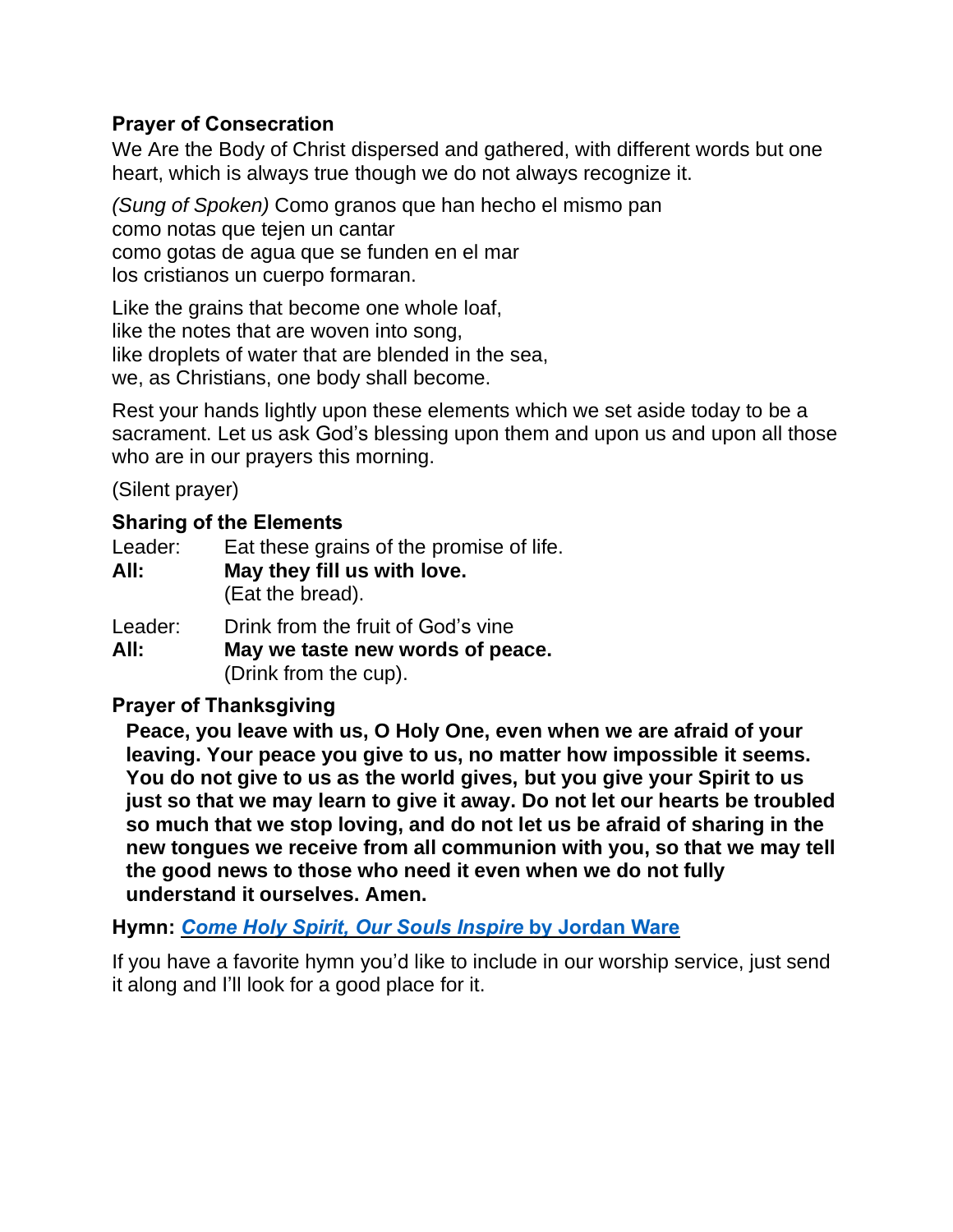# **Scripture Reading: Acts 2:1-21, p. 885**

[If you look at this passage in your pew Bible, you'll see a long list of ancient places around the Mediterranean. By giving such a long list, Luke (the author of Acts) is trying to convey that all the world was there at the founding of the church.

But our modern ears don't recognize where the Medes live, or where Pamphylia is. So I have gone back through the last years' prayers of Joys & Concerns and replaced the place names with ones we have prayed for so we can recapture the intention of the original passage. That's the only change I've made.

The list of places I've included are:

- Afghans: U.S. withdrawal of troops from Afghanistan
- Haitians: Recovery from another earthquake and home of one of the Compassion International children the church has adopted, Wiznadine
- Norwegians: who took care of Peter in his illness
- Miami Beach: collapse of the Champlain Towers condominiums
- Boothbay Harbor: recovery of the body of someone lost near Rev. Cath's home in Maine.
- Lawrence, MA: recovery of a body of someone lost for over seven years
- Ukraine and Russia: war
- Nashua: the counterprotest against white supremacists
- Brookline: our home
- Lithuania: video singing in support of the Ukrainian war effort
- Arkansas, Missouri, Tennessee and Kentucky: all hit by a bad series of tornadoes
- Belarus: forced an airliner to land in order to forcibly remove a dissident
- Buffalo, New York and Uvalde, Texas: mass shootings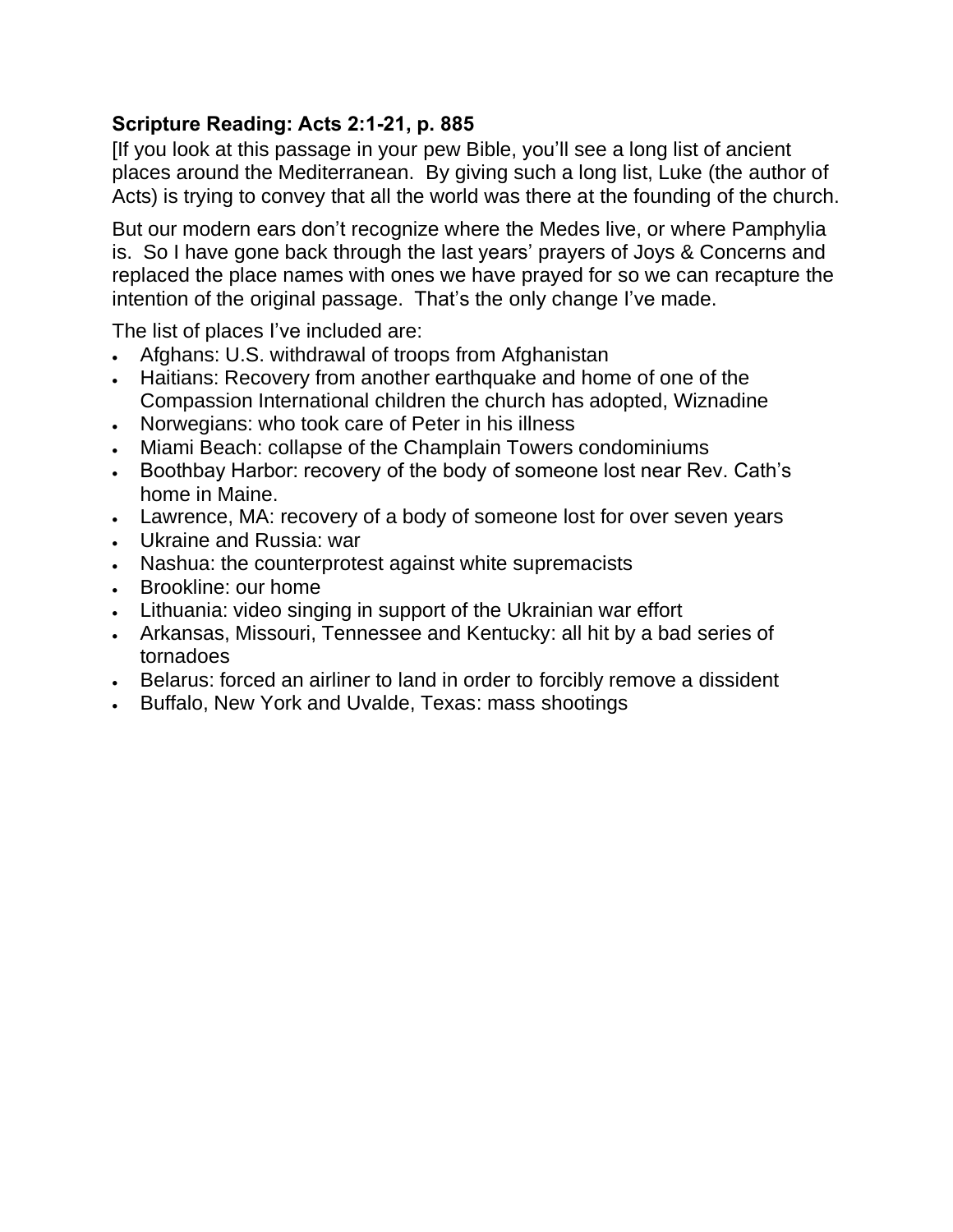The passage now reads:

When the day of Pentecost had come, they were all together in one place. And suddenly from heaven there came a sound like the rush of a violent wind, and it filled the entire house where they were sitting. Divided tongues, as of fire, appeared among them, and a tongue rested on each of them. All of them were filled with the Holy Spirit and began to speak in other languages, as the Spirit gave them ability.

Now there were devout Jews from every nation under heaven living in Jerusalem. And at this sound the crowd gathered and was bewildered, because each one heard them speaking in the native language of each. Amazed and astonished, they asked, 'Are not all these who are speaking Galileans? And how is it that we hear, each of us, in our own native language? Afghans, Haitians, Norwegians, and residents of Miami Beach, Boothbay Harbor and Lawrence, Massachusetts, Ukraine and Russia, Nashua and Brookline, Lithuania and the parts of Tornado Alley belonging to Arkansas, Missouri, Tennessee and Kentucky, and visitors from Belarus, both Jews and proselytes, Buffalo, New York and Uvalde, Texas —in our own languages we hear them speaking about God's deeds of power.' All were amazed and perplexed, saying to one another, 'What does this mean?' But others sneered and said, 'They are filled with new wine.'

But Peter, standing with the eleven, raised his voice and addressed them: 'Men of Judea and all who live in Jerusalem, let this be known to you, and listen to what I say. Indeed, these are not drunk, as you suppose, for it is only nine o'clock in the morning. No, this is what was spoken through the prophet Joel:

"In the last days it will be, God declares,

that I will pour out my Spirit upon all flesh,

and your sons and your daughters shall prophesy,

and your young men shall see visions,

and your old men shall dream dreams.

Even upon my slaves, both men and women,

 in those days I will pour out my Spirit; and they shall prophesy.

And I will show portents in the heaven above and signs on the earth below,

blood, and fire, and smoky mist.

The sun shall be turned to darkness

and the moon to blood,

before the coming of the Lord's great and glorious day.

Then everyone who calls on the name of the Lord shall be saved."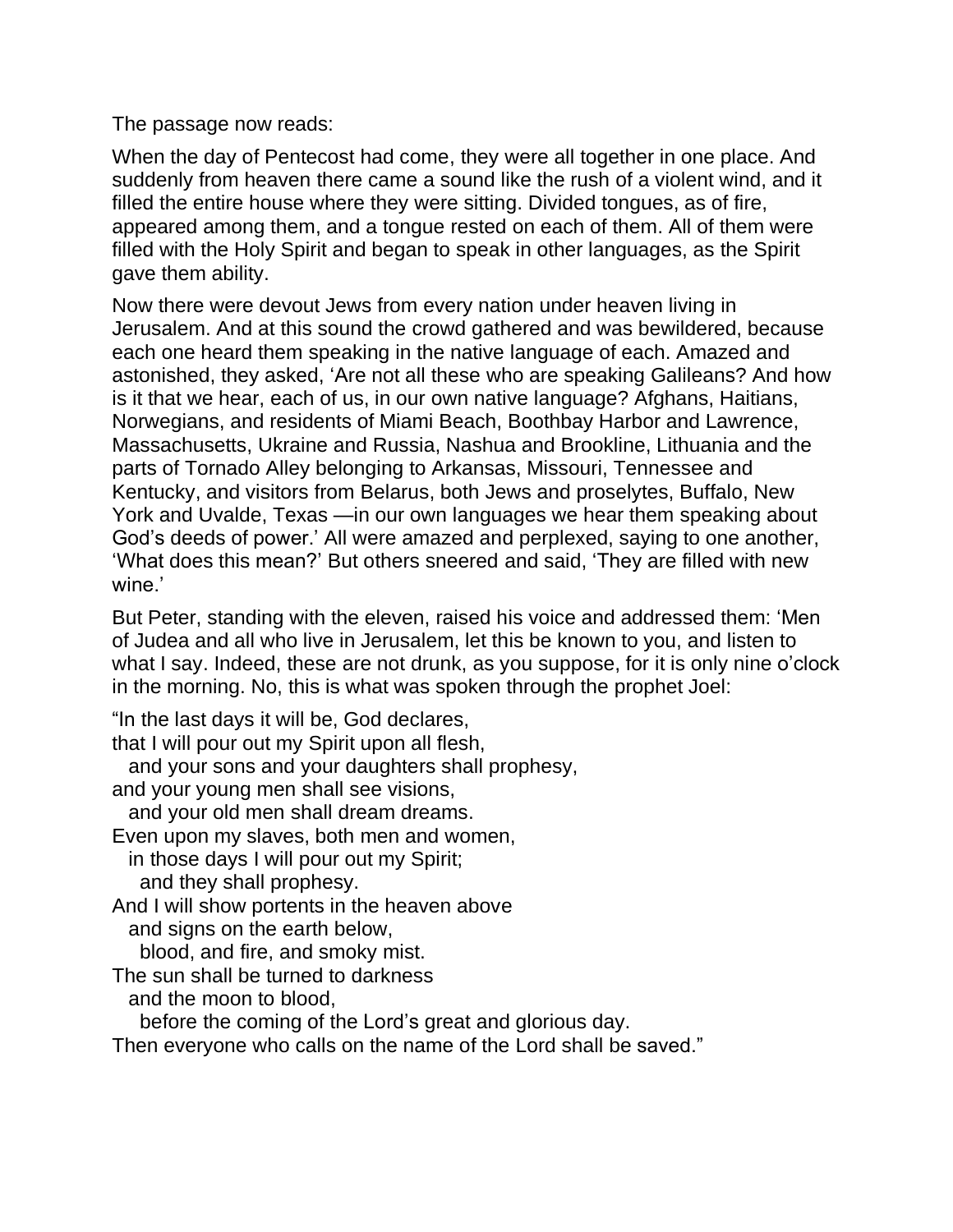## **Reflection on the Scripture:**

**Hymn: #304** *Come Down, O Love Divine* **by the choir of St [Michael](https://www.youtube.com/watch?v=YGOcWquihs0) and All [Angels,](https://www.youtube.com/watch?v=YGOcWquihs0) Bassett**

(There's a slight difference in the lyrics at the end of verse 2)

## **MINISTRY OF SHARING**

**\*DOXOLOGY: #809 "Praise God from whom all blessings flow; Praise Him, all creatures here below; Praise Him above, ye heavenly host. Praise Father, Son and Holy Ghost. Amen."**

**\*Prayer of Dedication for the Gifts We've Been Given:**

**Because God first loved us, we are made to love one another. For the sake of the life of the world, we offer ourselves, our time, and our possessions as signs of love.**

**Make us thankful every day, O God, for the gifts that alight upon us from your bounty. Guide us to use these offerings to your glory for the health of your people and this creation. Amen.**

**Announcements**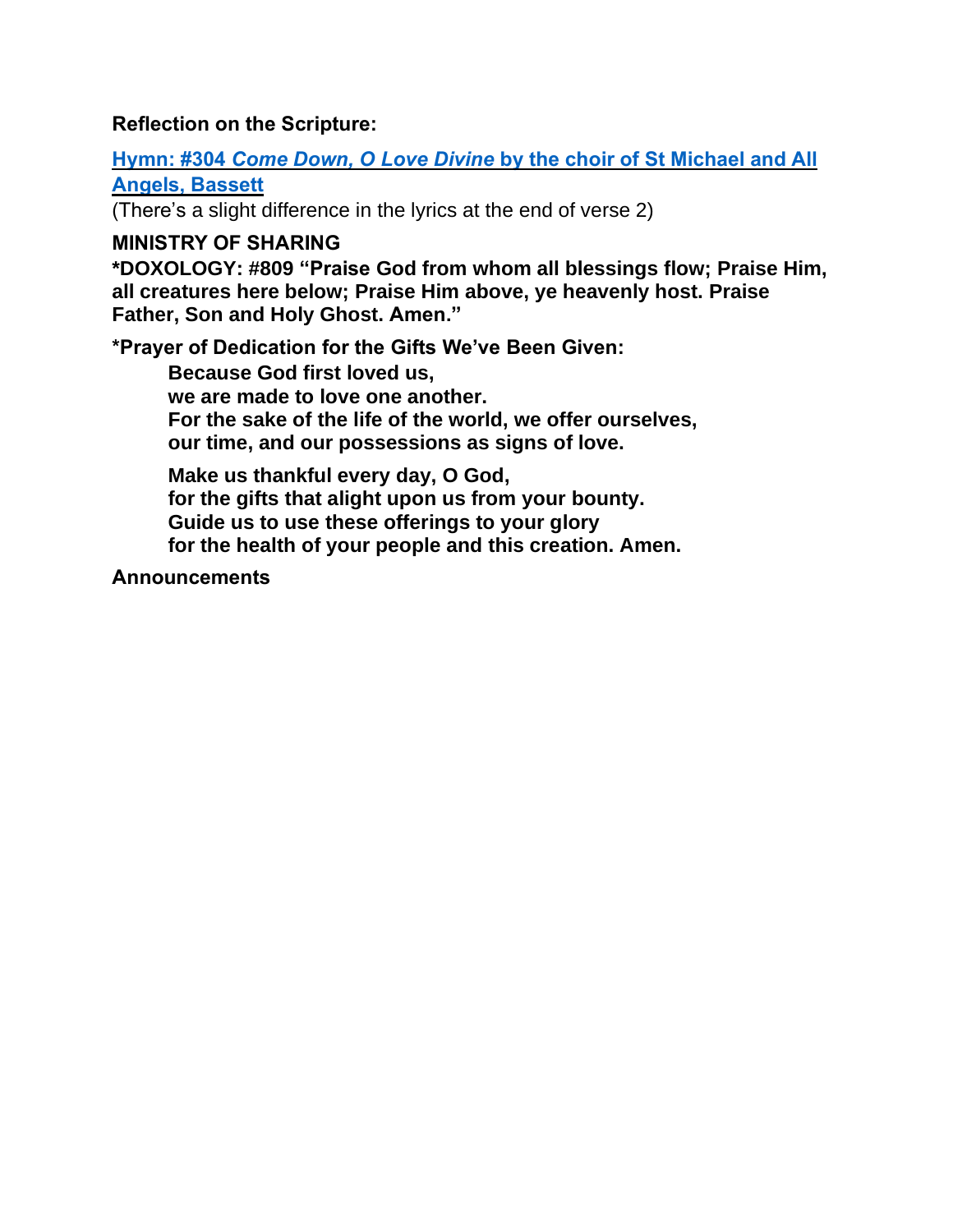# **A Prayer to Send us Back Out into the World (a riff on Psalm 67)**

Leader: All of creation reveals God's wisdom

**All: Even the wind whipped wildness of the sea shows the order and care God has put in the world**

- Leader: God offers every single creature their daily bread, the fresh water, the sweet oil
- **All: When God's face is turned away, when God's breath no longer blows through the land, there is nothing but loss and hunger**
- Leader: God lays God's hand on the world, blessing the mountains and volcanos, the fertile plains and the quivering earthquakes
- **All: I will sing to the LORD as long as I live, knowing that all of creation, including me, relies on God for breath and food.** Leader: Turn fully to God, O my soul.
- **All: Protect the world that God has designed. Offer protection as praise.**

Leader: Amen.

**All: Amen.**

[CONGREGATIONAL](https://www.youtube.com/watch?v=dQTRoTkkz3g) RESPONSE: *# 839 "God Be With You Till We Meet Again; by his [counsels](https://www.youtube.com/watch?v=dQTRoTkkz3g) guide, uphold you, with his sheep securely fold you; God be with you till we meet [again.](https://www.youtube.com/watch?v=dQTRoTkkz3g)"*

**Postlude:** *I'm Listening* **by Christ [McClarney](https://www.youtube.com/watch?v=Ef52AmdVwYI)**

*Here ends our worship, now let our service begin.*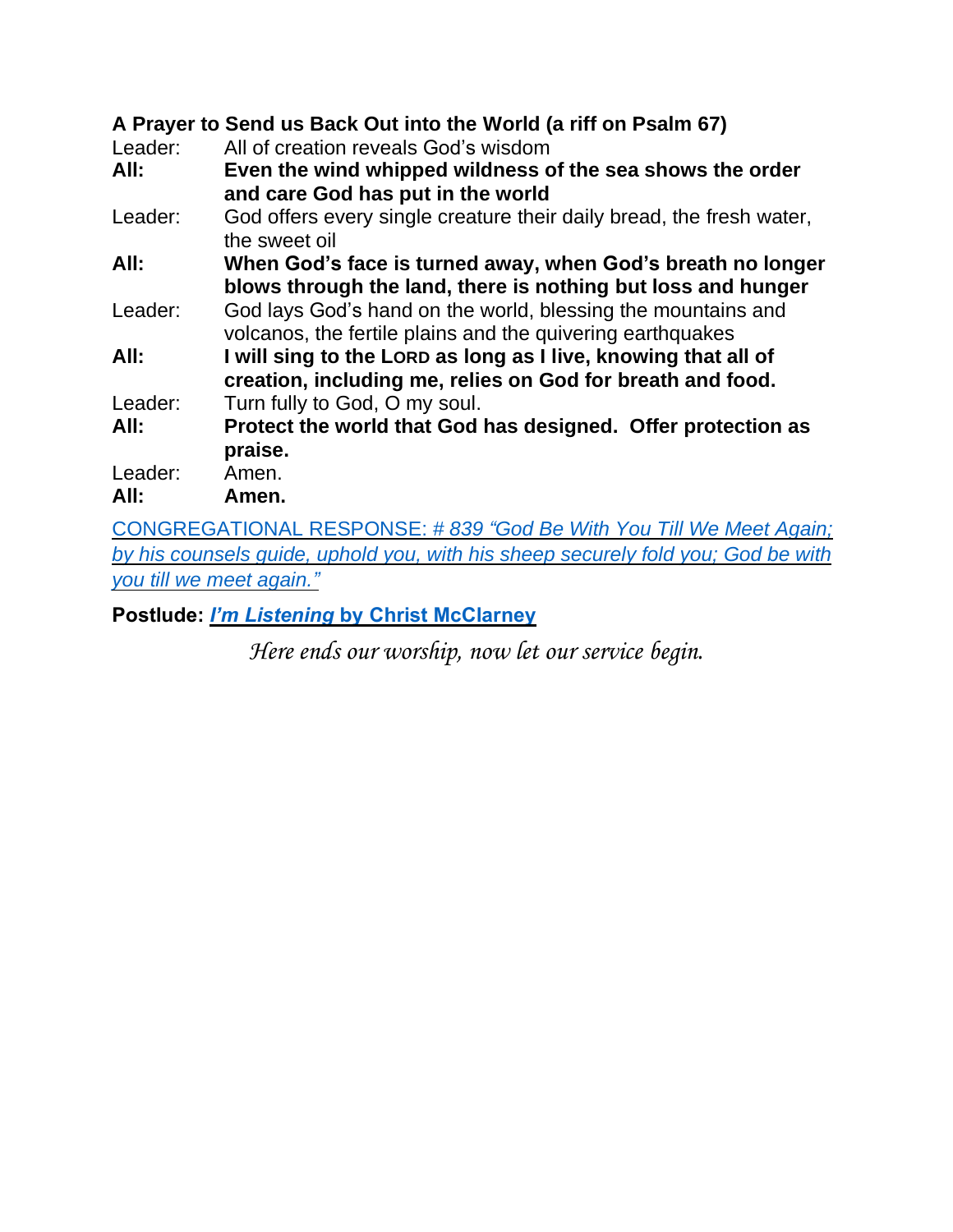**Notes:**

#### **Psalm 104**

Psalm 104 is an extended celebration of the goodness and awesome character of creation. It is a hymn about creation rather than the Creator. It is a poem celebrating the order, symmetry, and majesty of creation.

That grand and almost overwhelming recital ends in verse 23. The end point in the recital is appropriately that people function as workers in God's creation. That is our lot in life. It is not a curse or a special burden.

The remainder of the psalm includes three telling conclusions drawn from reflection on God's ordered world:

a) God is known to be confident, serene, and at ease. Conventionally the sea is an expression of dread and intense threat. Here the sea is God's plaything; what some think is evil is seen as responsive to God and, in God's way, more tame than we suspected.

b) In verses 27-30, the whole world is daily dependent on God's sustenance, God's face, God's presence, God's breath. The world is impressive and to be celebrated. But it has no independent existence. On its own, it has no possibility of survival or well-being. That is a daily gift.

c) That awareness leads the speaker in verses 31-34 to be moved to spontaneous wonder, gratitude, and praise. The psalm translates these very large claims to a personal delight in God's goodness.

Even this psalm cannot resist the conclusion of verse 35. The world is a free gift from God, but with it comes an expectation and a cost. Every generation learns what the first humans in the garden learned (Genesis 2-3). The nourishing Lord has not abdicated sovereignty. In this kingdom of delight, divine will must indeed be honored. This verse suggests the psalm does not express disinterested faith, but guards a faithful social life.

Walter Brueggemann, *The Message of the Psalms: A Theological Commentary*. (Minneapolis: Augsburg Publishing House, 1984), 31-33.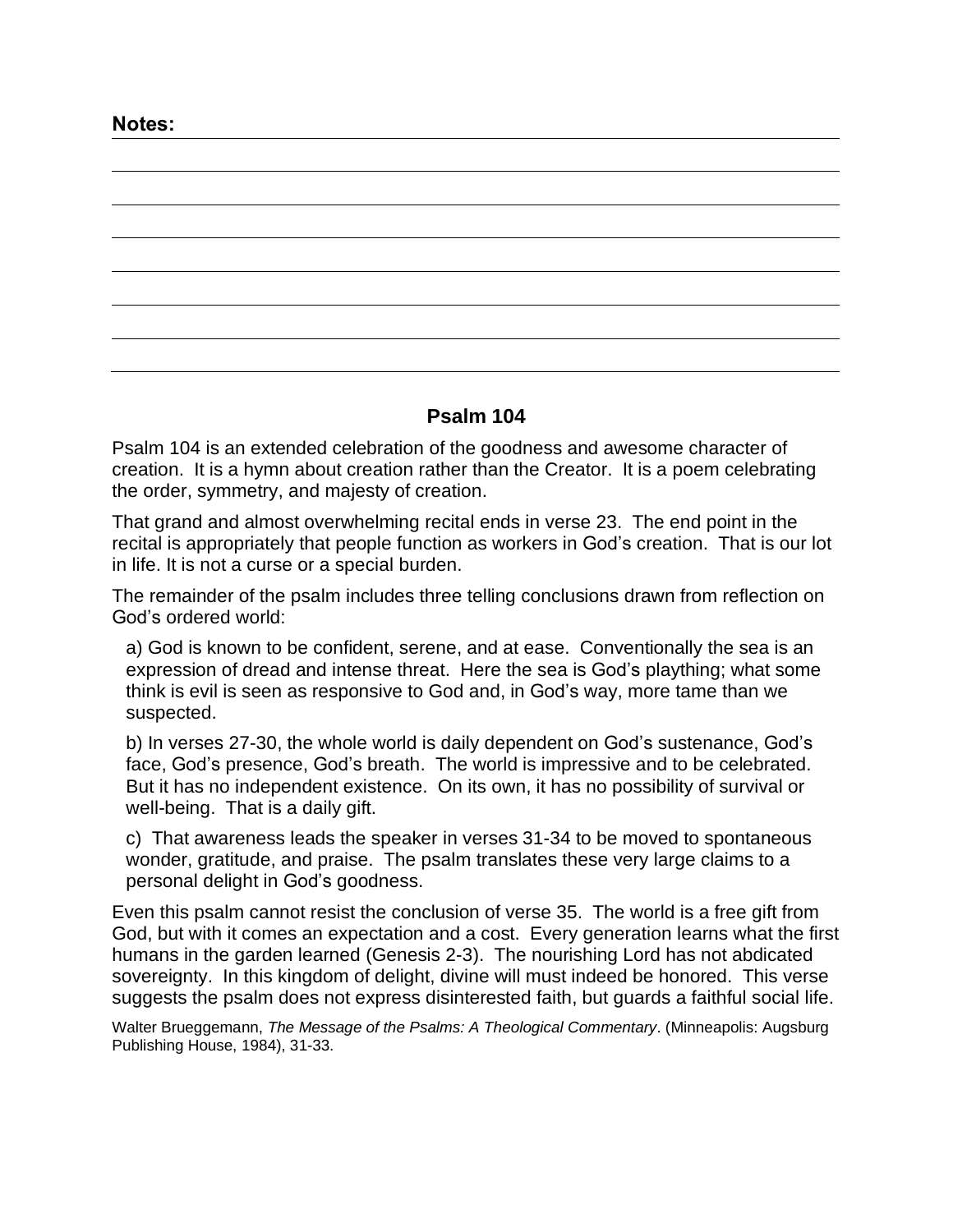

PRAYER LIST **(6/5/22)**

- Friends & family of Braedon O'Connor, Elly Austin, Patty Birner, Jesse Delrossi.
- For everyone to stay as healthy as they can in the days to come
- For the friends & families of those who have died alone
- For our church, that we remain patient with the process of re-opening
- For Luca, Amy's nephew, whose treatments continue
- For Joe, Megan's friend, recovering from knee surgery
- For Joelle, Megan's friend & Joe's wife, recovering from heart surgery
- For Leslie, Susan Haight's relative, who is out of the ICU but still in the hospital, and for Susan's nephew who is bearing a great deal of the burden
- For Polly, John Panto's sister, recovering from a stroke, who's moving into another facility
- For the friends and family of Louise Ponti, Rev. Cath's family friend
- For Michael Esposito, friend of Susan and Russell's family, who is moving out of the hospital but into a rehab facility and facing a long recovery
- For Cathy, a friend of Marjorie & David, whose family is going through a really rough patch.
- For the friends and family of Gary, Amy's uncle, that they might know the love that surrounds them.
- For those involved in the mass shooting in Buffalo, that they might be supported
- For those involved in the shooting in Uvalde, Texas may they find comfort
- For the families trying to find a way around the shortage of baby formula
- For the families navigating the emotional landscape of graduation
- For the expressions of white supremacy that are holding us back from forming a more perfect union
- For the people of Ukraine, who are finding new life in the death that surrounds them this Eastertide
- For those who have no one to pray for them, accept our prayers
- Individuals serving in our military & their families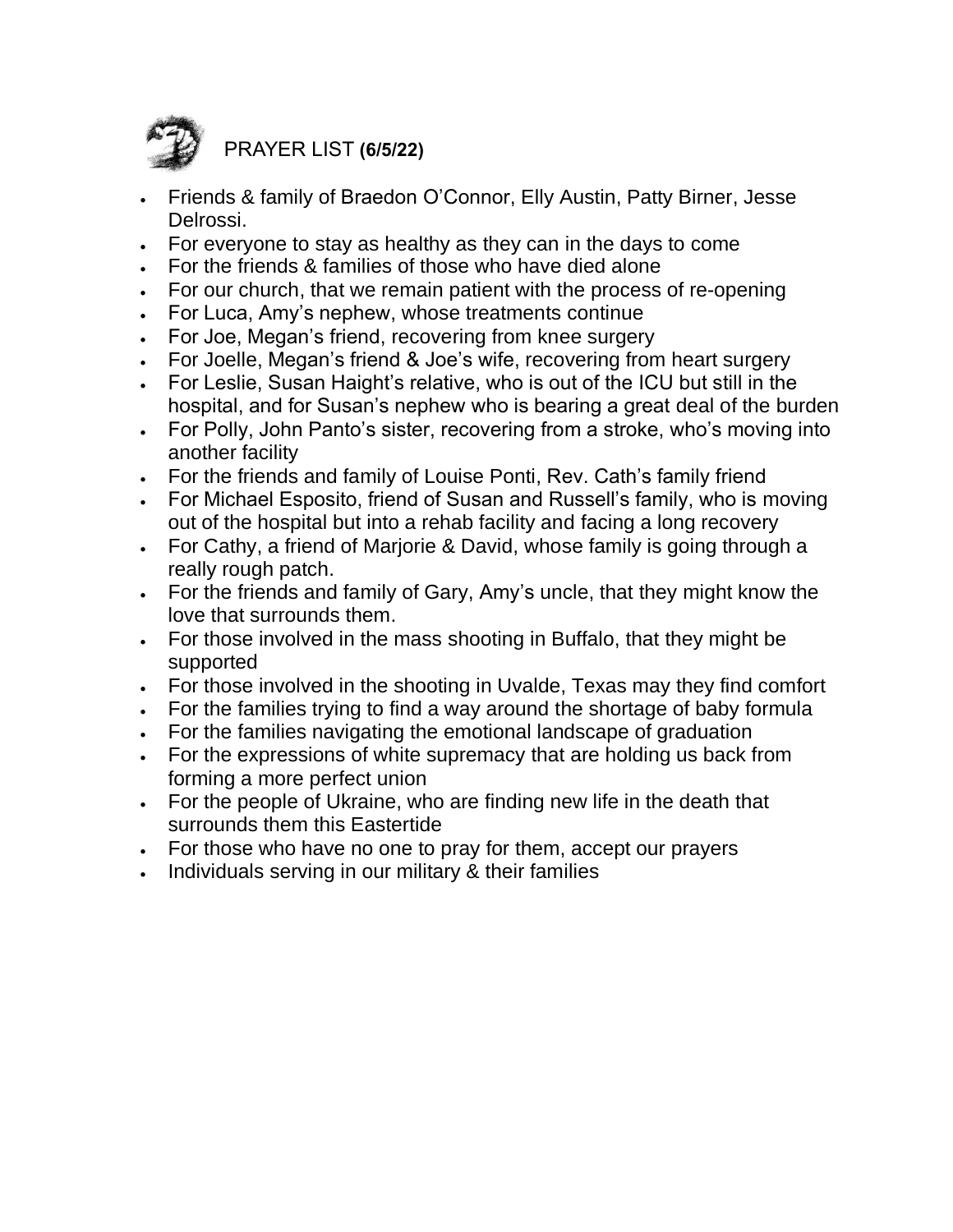# **Household Prayer: Morning<sup>2</sup>**

Gracious God, we thank you for the peace of good sleep and for keeping us safe throughout the night. Let this new day be a time of praise and joy as we go out to meet you in our sisters and brothers. We pray this in Jesus' name. Amen.

# **Household Prayer: Evening**

Merciful Lord, as night comes to this house, we thank you for the challenges and accomplishments of this day. Give our hearts and minds the comfort now to rest in your care, trusting that whatever tomorrow brings, your hand will be ready to catch us if we fall. Amen.

# **Questions for Reflection**

What gift of yours, of your family, and of your community has the Holy Spirit especially nurtured in recent times? How might that gift be expressed and used in a new way in the coming year?

# **Daily Awareness Reflection<sup>3</sup>**

At the end of the day, I've been asking myself the following questions. I jot down the answers and ask them again the next evening. I've found it helps me to remain centered as well as increasing my awareness of God in my life. It takes about 10 minutes.

- 1. Slow down. Stop. Prepare yourself to pray by becoming aware of the love with which God looks on you …
- 2. Note the gifts God has given you today. Give thanks to God for them …
- 3. Ask God that this be a time of special grace and revelation …
- 4. With God, review the day. Look at the stirrings of your heart, your thoughts, and your choices as the day progressed. Which have been of God? Which have not? What does God want to say to you about both? …
- 5. Ask for forgiveness for failures/omissions, for healing from their effects …
- **6.** Look forward to the following day, and plan concretely with God how to live it according to God's desire for your life …

<sup>2</sup> The Morning & Evening Prayer and Question for Reflection are reprinted by permission of Westminster John Knox Press from *Feasting on the Word*® *Worship Companion*. Copyright 2014.

<sup>3</sup> Elizabeth Liebert, The Soul of Discernment (Louisville, KY: John Knox Press, 2015), 31.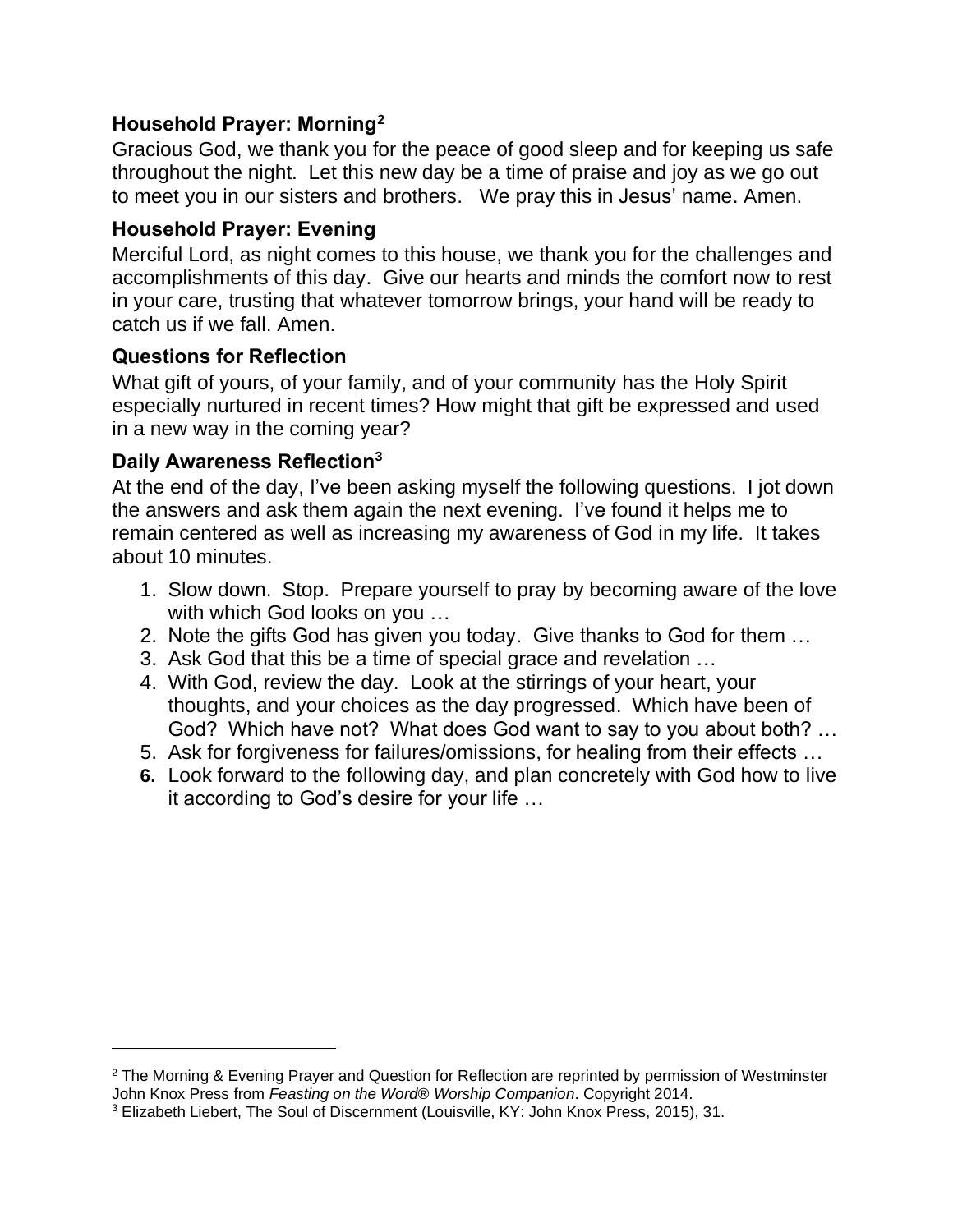# **Announcements**

The church's financial obligations continue. If you are able, please mail your offering to: Brookline Community Church, PO Box 507, Brookline, NH 03033.

|     |          |          | Actual Income   Actual Expenses   Income vs. Expenses +/- |
|-----|----------|----------|-----------------------------------------------------------|
| May | \$28,340 | \$40,271 | (S11.932)                                                 |

Please shop smile.amazon.com and choose Brookline Community Church as your charity to support the church. Thanks!

There are several ways to send your offering.

**1.** Text "GIVE" to 603-506-4455 for your first time. Click "Sign In" then "Register for an Account**"**

**2.** Scan the QR code



**3.** Mail to: Brookline Community Church, PO Box 507, Brookline, NH 03033.

## **Escape the Indoors: Cub Scout Family Fun Day, June 5 th 2-4pm**

See the flyer for [details,](https://www.brooklinenh.us/home/news/brookline-cub-scout-event-sunday-june-5th-from-2-4pm) but it looks like a fun collection of events sponsored by the Cub Scouts and the American Legion.

# **SATURDAY, June 11th , Blue Jeans & Work Gloves Worship on the Lawn**

Our call for volunteers to help tidy up the gardens and lawn of the church a few weeks ago didn't yield enough labor, so we'll shift worship next week to Saturday to help with the tidy up and then worship afterwards. Please come starting at 2:00pm and we'll help get the gardens and borders in better shape. Once everyone's back from the transfer station, we'll have worship on the side lawn. Bring your lawn chairs and your work gloves for a special Saturday service.

# **Order Your June Take Home Meal Now: Smoked Barbeque**

On SATURDAY, June 18<sup>th</sup> at 4:00pm, there will be a special Take Home Meal pick up of barbeque, cornbread and other sides. There's a limited number of dinners (we really mean it!), so get your order in now.

**May is Military Appreciation Month, bring in any extra cards we can send** Outreach is putting together a note writing campaign to send notes to our military personnel. If you have spare note cards, please bring them in. Contact Amy [\(arazz3914@gmail.com\)](mailto:arazz3914@gmail.com) for more details.

**Town Email List has Last Minute Updates on the Route 130 Paving Project** If you're not already [signed](https://www.brooklinenh.us/subscribe) up, the Town email list sends out useful updates on all sorts of events and projects happening around town.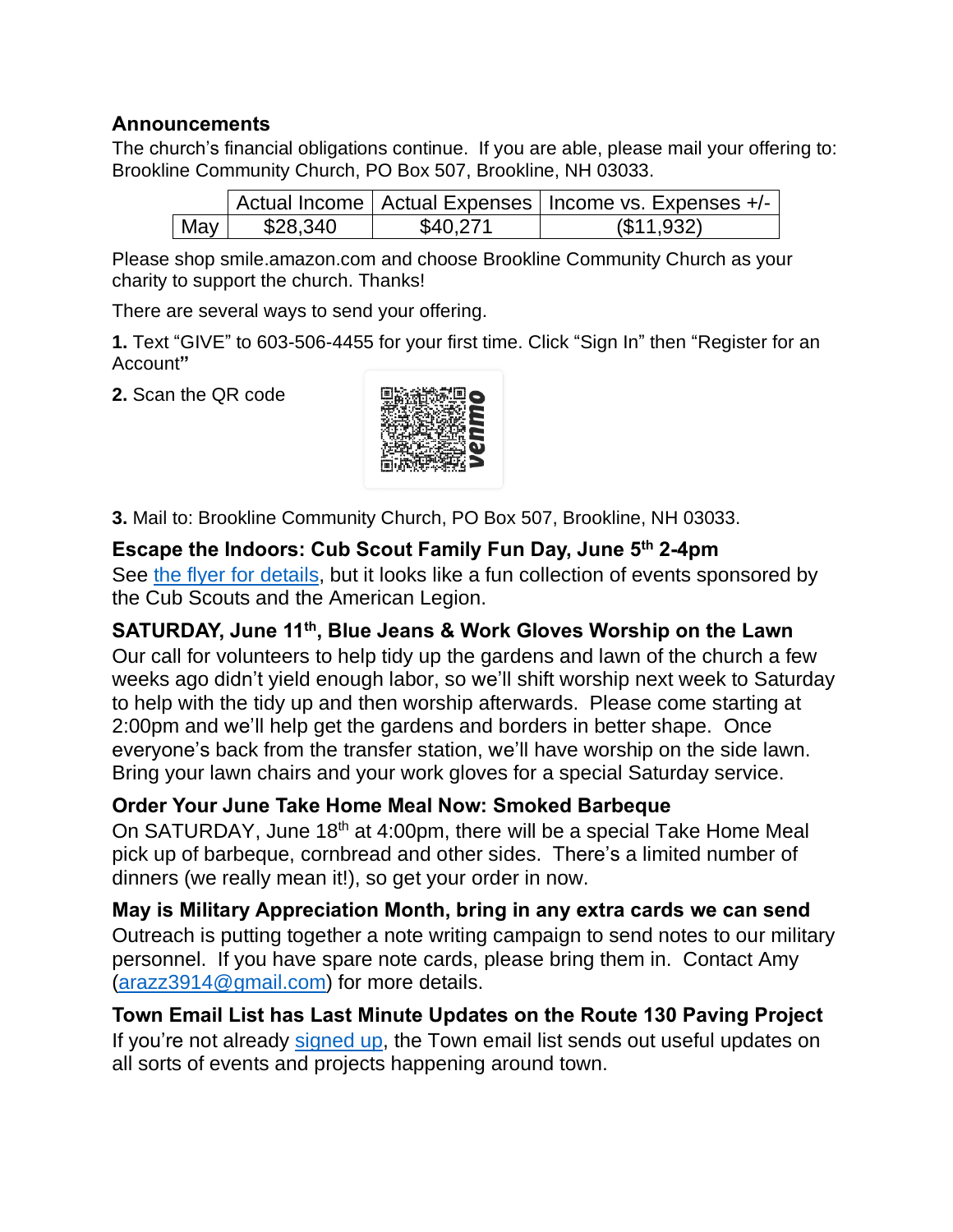# **Make Sure to Get Your Parking Placards for the Lake!**

We hope to worship more often at the Lake than in previous years. So make sure you have an up to date parking placard.

# **Homeless keys looking for an owner on the back table:**

In tidying up the 3<sup>rd</sup> floor classrooms, we found a number of keys that are looking for a home. They may have been there a while, so see if they were the set you were never able to find! See Susan Haight [\(sdlhaight@gmail.com\)](mailto:sdlhaight@gmail.com) for more details.

## **Looking for feedback on changes in our Covid protocols**

Over the next few weeks we'll be experimenting with changes in our Covid-19 protocols, trying to relax some of our guidelines. Our intention is to help folks feel more connected with one another. But the same changes might feel great for some and off-putting for others. Please speak with Rev. Cath, Ann or any of the deacons to let us know how the changes make you feel.

## **Free Covid Home Tests**

1. Gov. Sununu [announced](https://www.governor.nh.gov/news-and-media/free-home-rapid-covid-19-tests-now-available-new-hampshire-residents) a program to deliver free Covid home tests to NH [residents.](https://www.governor.nh.gov/news-and-media/free-home-rapid-covid-19-tests-now-available-new-hampshire-residents) You just go to the [program's](https://sayyescovidhometest.org/) website, put in your zip code and then follow the prompts. They're delivered via Amazon.

2. The federal government will deliver four tests to your home. Just enter your details on a special US Post [Office](https://special.usps.com/testkits) web page. And if you've ordered 4 in the past, you can get four more the same way!

## **Brookline Food Pantry**

Although we cannot be together physically at this time, Outreach is continuing to work through the Brookline Welfare office & CERT (Community Emergency Response Team) to address our community's needs.

The Brookline food pantry is now open on Tuesdays & Thursdays from 10-2:00 for drop-offs only. There is a list on the Brookline Food Pantry's [Facebook](https://www.facebook.com/BrooklineFP/) page that is being updated as items are needed.

There's a family who has just become guardians of a little girl. They're looking for:

T-shirts/Onesies (long & short sleeve) Leggings Summer PJ's (long and short sleeve) Spring Coat Light Sweatshirts/sweaters

Size 5T shoes (summer closed-toe sandals and sneakers) Mother & Child gift card Target Gift Card Toddler Bed-size bedding